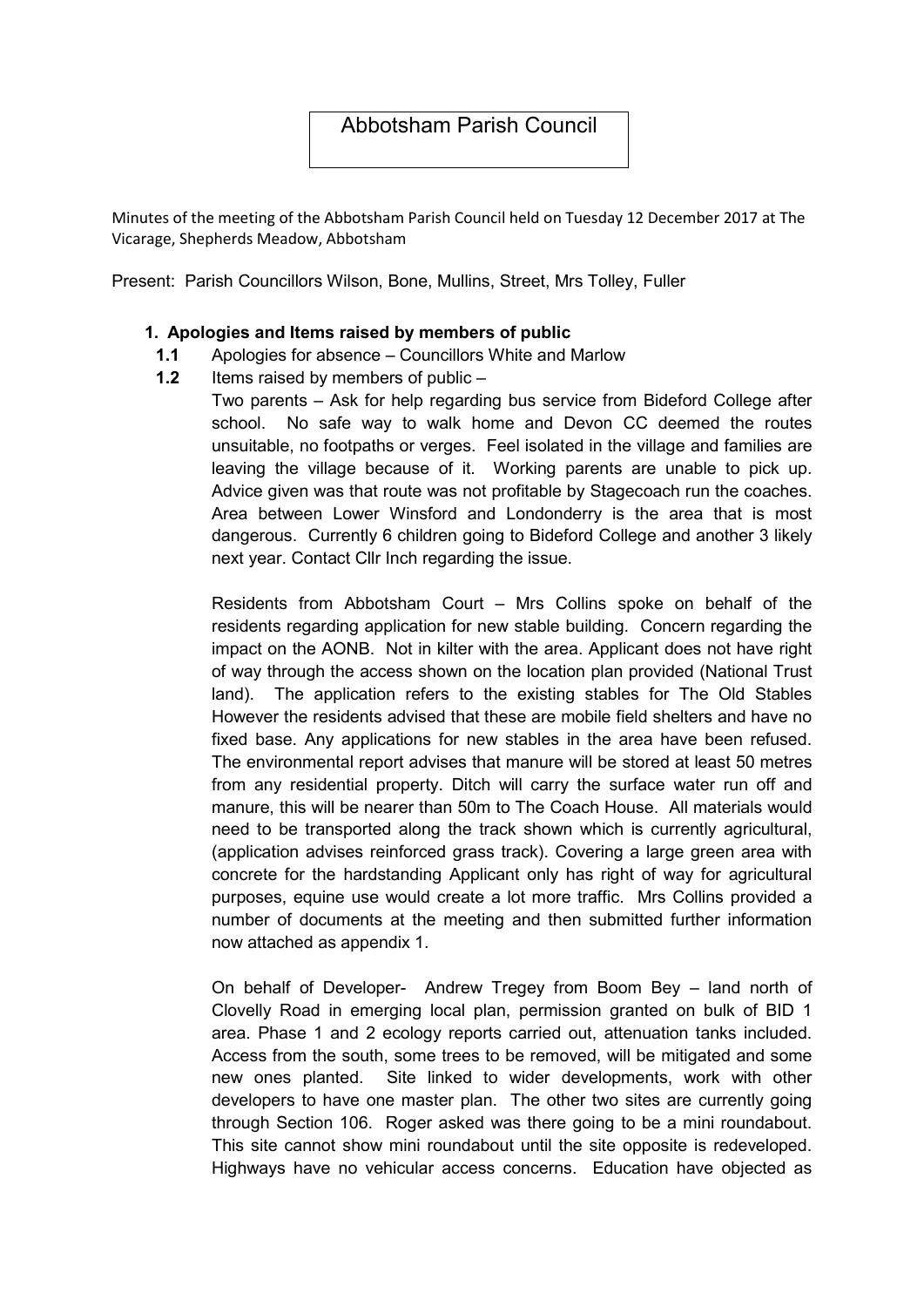there are no primary capacity. At this stage wanting to gain principle, access is the only item to be fixed at this application. Trees along the boundary have TPO's. Affordable (39% - 24 houses)

### 2. Declarations of Interest in Items on the Agenda and Minutes

- 2.1 Declarations of interest by Councillors Martin 8.1
- 2.2 Minutes of previous meeting held on 07 November 2017 agreed
	- 2.2.1 Matters arising High Ropes, no further update, road sweep not happened yet. Email Cllr Inch to ask follow up on items.

### 3. Report by Councillor Alison Boyle

Not present but report sent:

My sincere apologies for not being able to attend the parish council meeting on Tuesday. As some of you may be aware I have suffered from an illness since 2009 - something which I have not permitted to inhibit my commitment to the area which I am the elected member, but something which does flare up if I get struct down by any virus. Unfortunately this was the case a few weeks ago! I laid low for 2 weeks, attended TDC full council on Monday, and obviously not allowed sufficient time for the lurgi to leave my system.

However I have been working specifically on Planning Application number 1/1058/2017/FUL - a proposed stable block at Abbotsham Court. I have been able to speak with several people who have given various views. I think that the next Planning Meeting is on 16th January 2018. If it will be on the Agenda for the 16th notifications will be sent out to all parties a couple of weeks beforehand.? Lewis Andrews accepted my call in on the 24th November.

I remember going to a meeting at TDC with David Green at the end of October, which was also attended by Cllrs Simon and Tony Inch with regard to the planning application regarding the housing at Clovelly Road and I expressed concerns regarding the pressure it would place on the infrastructure and effective delivery of services.

### 4. Report by Councillor T Inch

Not present – no report sent

### 5. Planning

5.1 1/1058/2017/FUL – Stable block, new access to field and creation of muck storage, Land at Tower House, Abbotsham – Roger and Martin have visited site, concerns over the size of the concrete apron, and the quality of the access track and how it will stand up to the extra traffic on it. Wouldn't be accessible in wet weather. Gorse would screen site, objectors advised that it would be visible from their properties. Martin has been advised by applicant that he has spoken to National Trust. Ask council consulted with National Trust or were they notified as owner by the applicant. No objections but reservations based on concrete apron and the use of the access track with the additional traffic on it. All agreed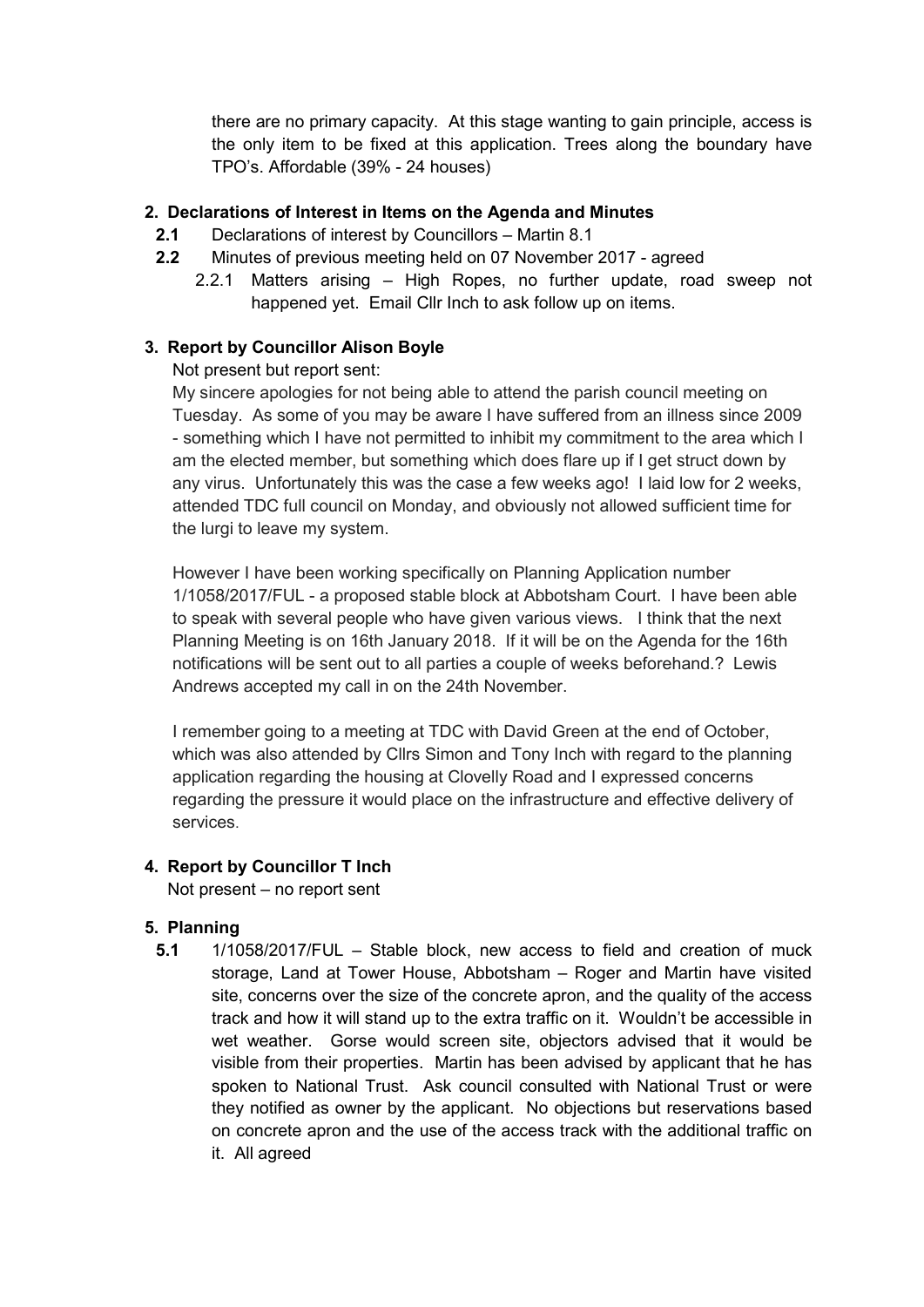- 5.2 1/1156/2017/FUL Erection of boundary wall, 8 St Helens, Abbotsham no objections
- 5.3 1/1086/2017/OUTM Outline application with all matters reserved except for access for the development of up to 61 dwellings with associated works, Land north of Clovelly Road, Bideford – Main concern is over all the developments and local infrastructure and traffic. Marginal effect of each development will cause major concern. Is anyone looking at cumulative effect of all the sites. Impact on doctors, schools that isn't there. As a development on its own then there aren't issues from the parish council but there is a cumulative effect. All agreed no objections, pedestrian access is hazardous, concerns over cumulative effect on local infrastructure/facilities.

### 6. Clerks Report

- 6.1 VAT registration meeting with Maynard Johns
- 6.2 TAP funding Speed sign, Julie Pepworth email with location plan

### 7. Chairs Report

- 7.1 VIPS/maintenance in the Village pruning of oak tree, on bank between St Helens and Pump Lane. Contractor has grass seeded the areas and will email a cost for maintaining and also for grass cutting.
- 7.2 Monitoring development activities in the parish No 9 St Helens putting up an additional garage
- 7.3 Noise from Roller Coaster Cllr Inch was going to follow this up.
- 7.4 Post box Cllr Inch was going to follow this up, has he done this. Go to the ombudsman
- 7.5 Village Welcome Pack carry forward to next meeting, Jenna done her bits and Chris has done some bits.

### 8. Finance

8.1 Grant applications – discuss at next month's meetings together with precept

### 9. Correspondence

9.1 Round Robin Items – emails sent

### 10. Any Other Business

Proposal for Pigstock – nothing from official sources but its going to be in Rick's field, west of access track going to Ultimate High. Expecting road closures around the site. Contact environmental protection to see what they know.

Paperwork for village hall – can help with planning fees (half price for parish council) Boundary reviews – initial consultation period expires 16 February, finally end 29 October 2018 when recommendations published

Community centre at College Park – Martin attended meeting at TDC and lady raised concern on lack of action and TDC not done anything

Flooding in dip near Kenwith Castle – needs attending to

Dates of next years meetings